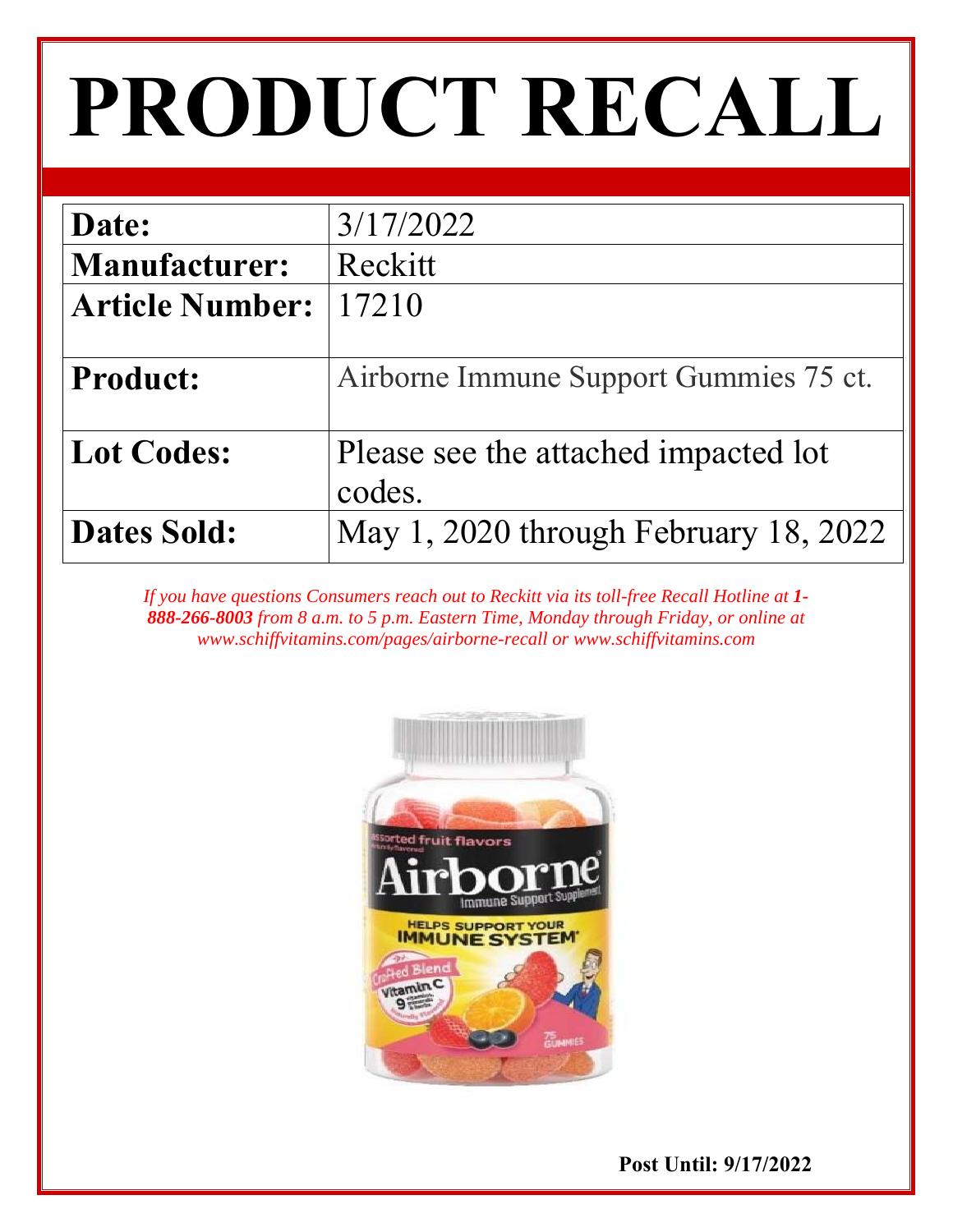

United States **CONSUMER PRODUCT SAFETY [COMMISSION](https://www.cpsc.gov/)**

## **Reckitt Recalls More than Three Million Bottles of Airborne Gummies Due to Injury Hazard**



Recalled Airborne 63-count and 75-count assorted fruit flavor gummies



https://www.cpsc.gov/Recalls/2022/Reckitt-Recalls-More-than-Three-Million-Bottles-of-Airborne-Gummies-Due-to-Injury-Hazard 1/13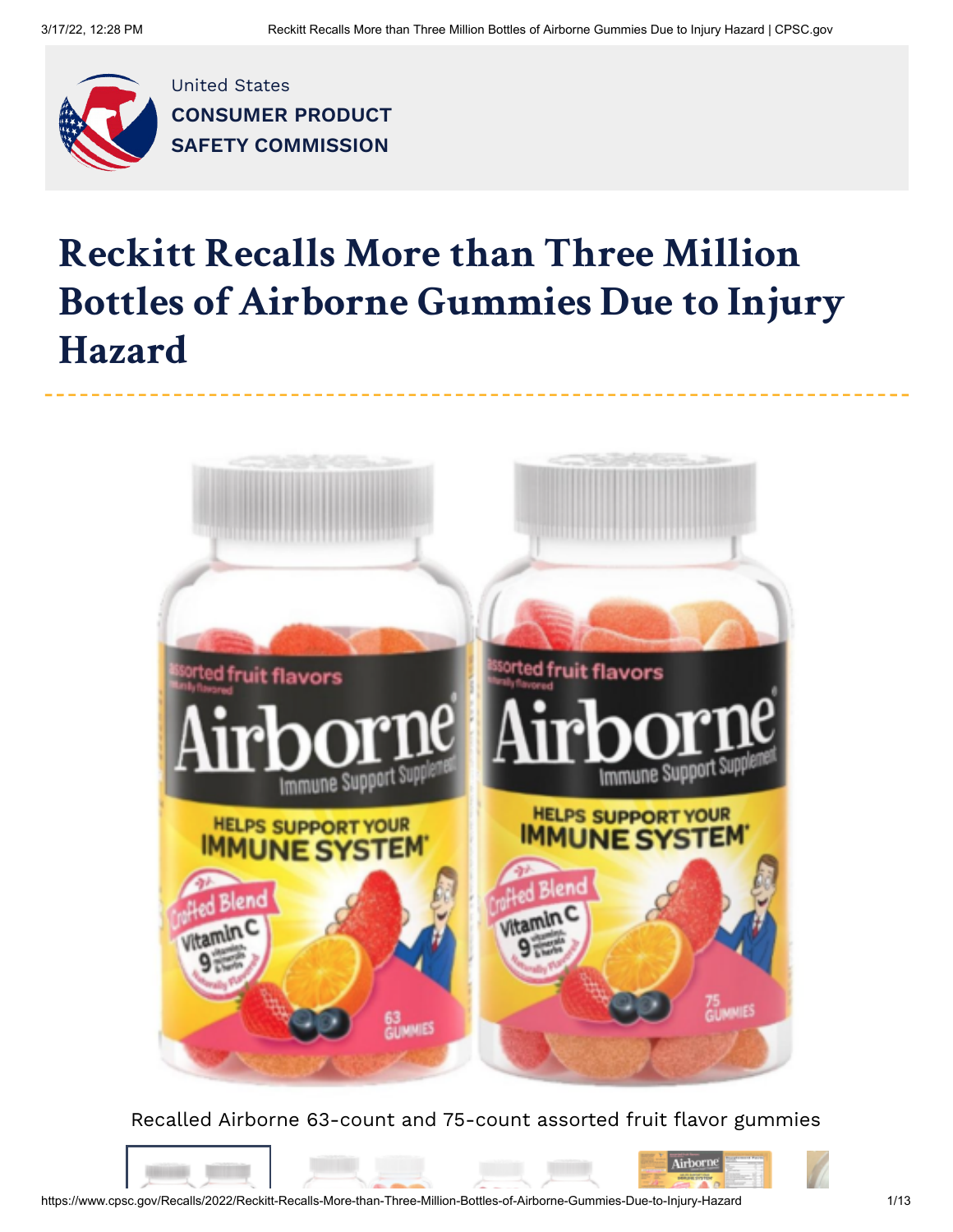3/17/22, 12:28 PM Reckitt Recalls More than Three Million Bottles of Airborne Gummies Due to Injury Hazard | CPSC.gov



#### **Name of Product:**

Airborne Gummies (63 and 75 count bottles)

#### **Hazard:**

When opened for the first time, pressure build up in the bottle can cause the cap and underlying seal to pop off with force, posing an injury hazard.

#### **Remedy:**

Refund

#### **Recall Date:**

March 16, 2022

#### **Units:**

About 3.74 million

### **Consumer Contact**

Reckitt toll-free at 888-266-8003 from 8 a.m. to 5 p.m. ET, Monday through Friday, or online at [www.schiffvitamins.com/pages/airborne-recall](http://www.schiffvitamins.com/pages/airborne-recall) or [www.schiffvitamins.com](http://www.schiffvitamins.com/) and click on "Recalls" at the bottom of the page for more information.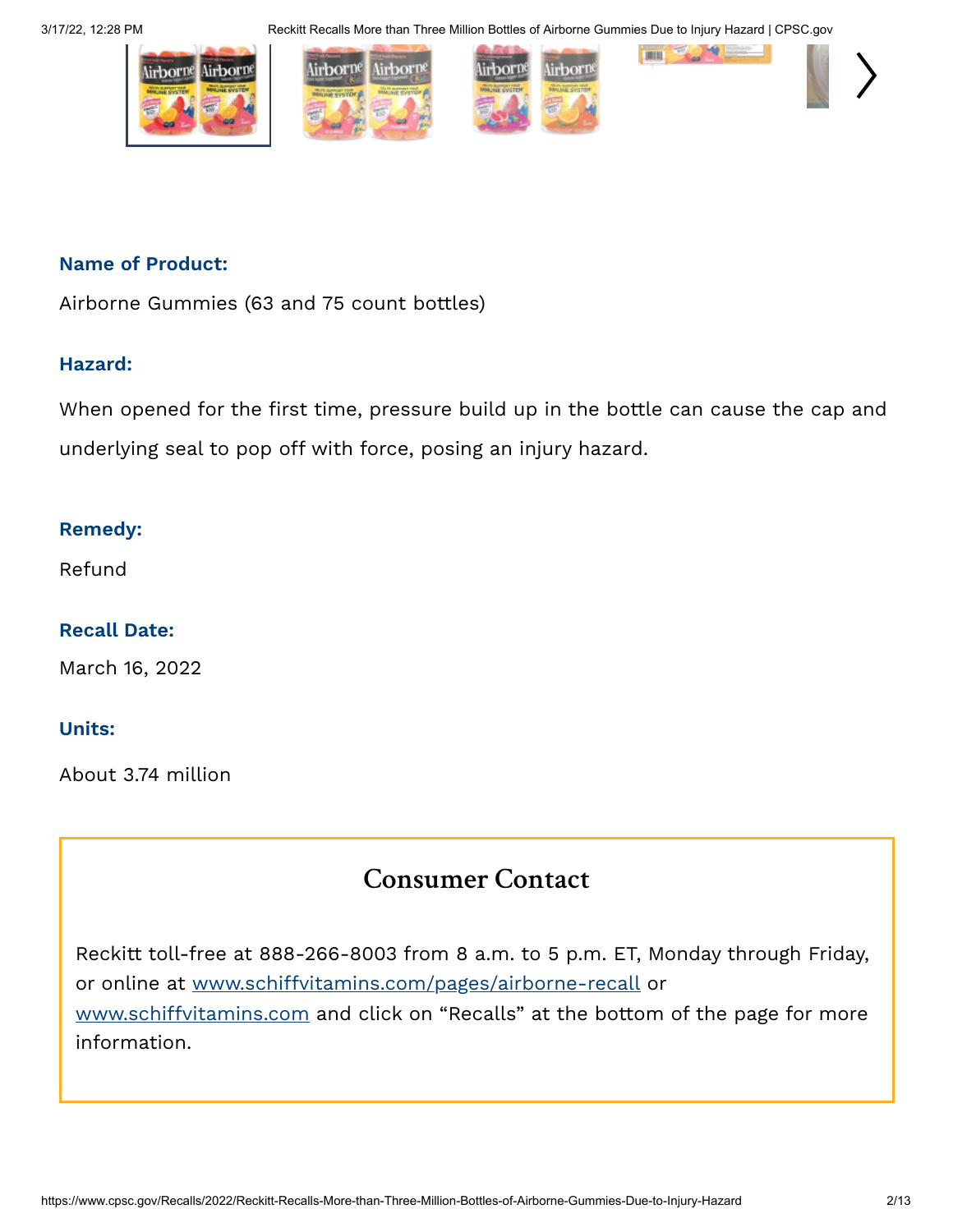## **Recall Details**

#### **Description:**

This recall involves only 63 and 75 count bottles of Airborne Gummies. They were sold in blueberry pomegranate, orange and assorted fruit flavors. The UPC numbers are located on the product label and lot codes and expiration dates are located on the bottom of the bottle. The following UPC numbers and lot codes are included in this recall.

#### **UPC and Lot Codes for 63-count gummies:**

| 12-digit<br><b>UPC /SKU</b> | <b>Description</b>                          | <b>Lot Code</b> | <b>Expiration</b> |
|-----------------------------|---------------------------------------------|-----------------|-------------------|
| $6 - 47865 -$<br>96299-1    | Airborne Gummies - Assorted<br>Fruit 63 ct. | AC1270G         | 11/30/2021        |
| $6 - 47865 -$<br>96299-1    | Airborne Gummies - Assorted<br>Fruit 63 ct. | AC1400A         | 11/30/2021        |
| $6 - 47865 -$<br>96299-1    | Airborne Gummies - Assorted<br>Fruit 63 ct. | AC1400B         | 11/30/2021        |
| $6 - 47865 -$<br>96299-1    | Airborne Gummies - Assorted<br>Fruit 63 ct. | AC1900H         | 3/31/2022         |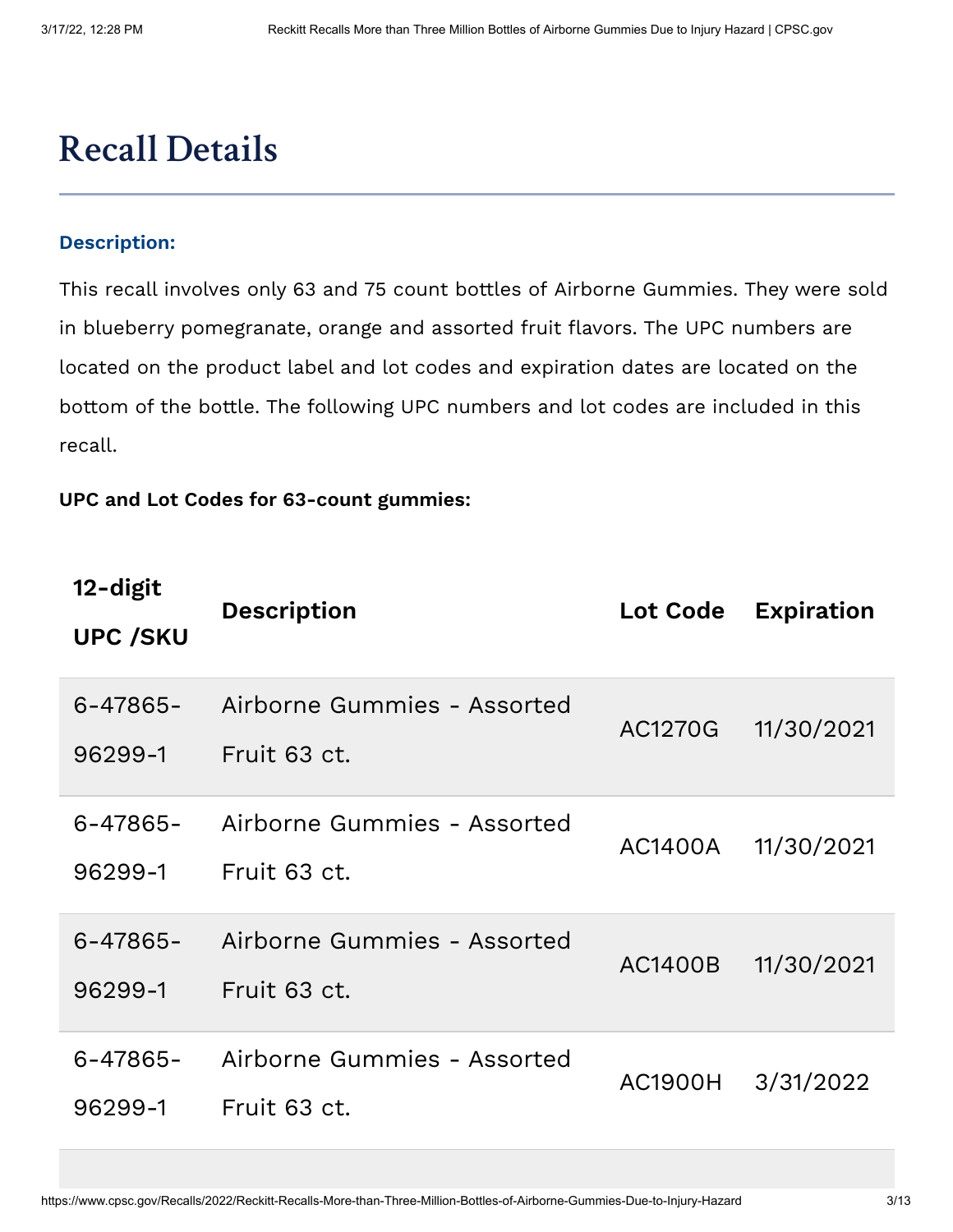| $6 - 47865 -$<br>96299-1 | Airborne Gummies - Assorted<br>Fruit 63 ct.          | <b>AC2180C</b> | 4/30/2022         |
|--------------------------|------------------------------------------------------|----------------|-------------------|
|                          |                                                      |                |                   |
| $6 - 47865 -$<br>96299-1 | Airborne Gummies - Assorted<br>Fruit 63 ct.          | AC2320A        | 4/30/2022         |
| $6 - 47865 -$<br>96299-1 | Airborne Gummies - Assorted<br>Fruit 63 ct.          | AC3080A        | 7/31/2022         |
| $6 - 47865 -$<br>96299-1 | Airborne Gummies - Assorted<br>Fruit 63 ct.          | AC3300A        | 7/31/2022         |
| $6 - 47865 -$<br>96299-1 | Airborne Gummies - Assorted<br>Fruit 63 ct.          | AC3300B        | 7/31/2022         |
| $6 - 47865 -$<br>96299-1 | Airborne Gummies - Assorted<br>Fruit 63 ct.          | AC3080E        | 7/31/2022         |
| 96299-1                  | 6-47865- Airborne Gummies - Assorted<br>Fruit 63 ct. |                | AC3440B 8/31/2022 |
| $6 - 47865 -$<br>96299-1 | Airborne Gummies - Assorted<br>Fruit 63 ct.          |                | AC3440C 8/31/2022 |
| $6 - 47865 -$<br>96299-1 | Airborne Gummies - Assorted<br>Fruit 63 ct.          |                | AC3440J 8/31/2022 |
| 6-47865-                 | Airborne Gummies - Assorted                          | AC3440K        | 8/31/2022         |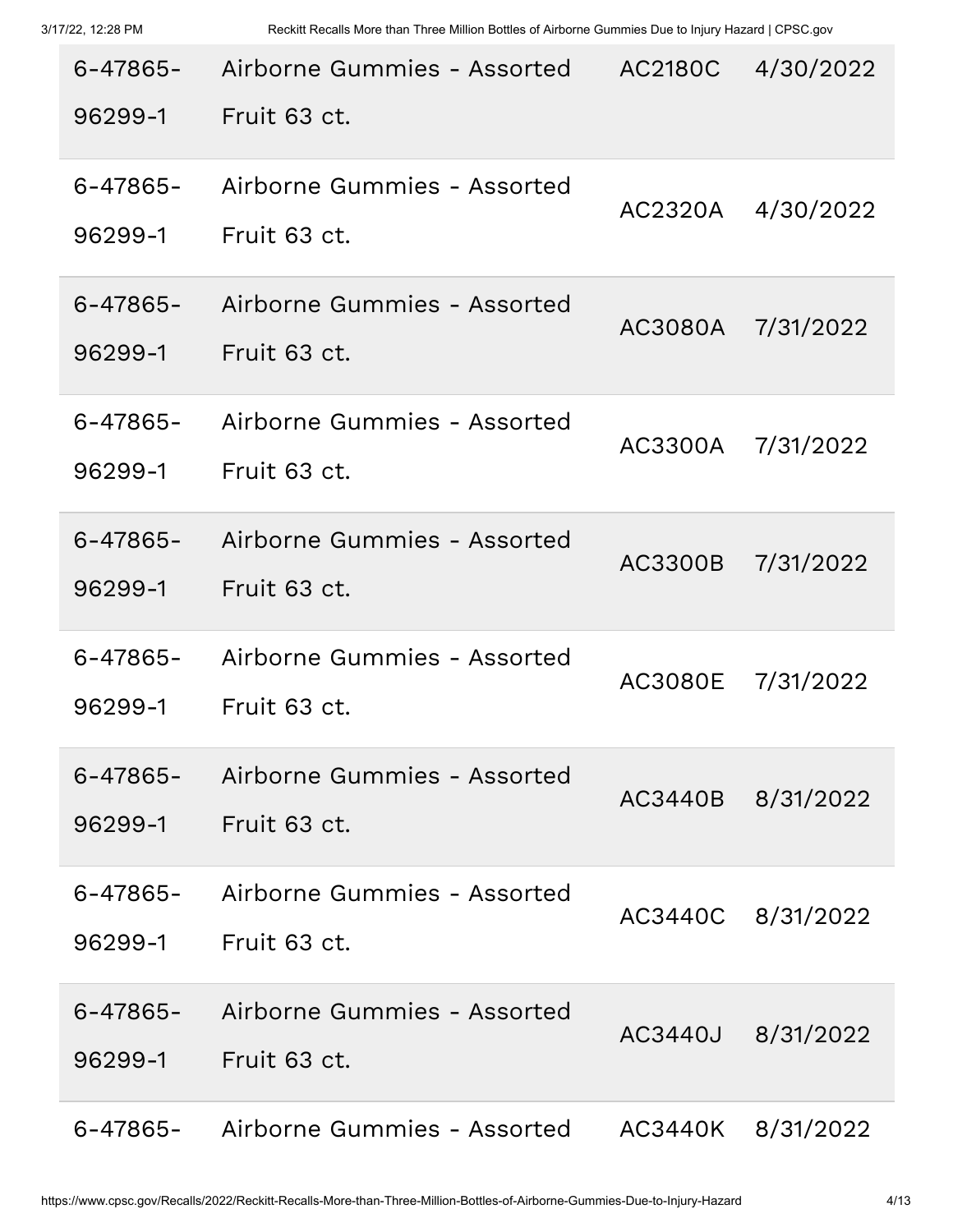| 96299-1                  | Fruit 63 ct.                                |                |                   |
|--------------------------|---------------------------------------------|----------------|-------------------|
| $6 - 47865 -$<br>96299-1 | Airborne Gummies - Assorted<br>Fruit 63 ct. | AC0301H        | 9/30/2022         |
| 6-47865-<br>96299-1      | Airborne Gummies - Assorted<br>Fruit 63 ct. | AC0301A        | 9/30/2022         |
| $6 - 47865 -$<br>96339-4 | Airborne Gummies - Orange 63<br>ct.         | AC1350B        | 1/31/2022         |
| $6 - 47865 -$<br>96339-4 | Airborne Gummies - Orange 63<br>ct.         | AC1690B        | 2/28/2022         |
| 6-47865-<br>96339-4      | Airborne Gummies - Orange 63<br>ct.         | <b>AC1690D</b> | 2/28/2022         |
| 6-47865-<br>96339-4      | Airborne Gummies - Orange 63<br>ct.         | AC2030A        | 3/31/2022         |
| 6-47865-<br>96339-4      | Airborne Gummies - Orange 63<br>ct.         | <b>AC1690C</b> | 2/28/2022         |
| $6 - 47865 -$<br>96339-4 | Airborne Gummies - Orange 63<br>ct.         |                | AC2570A 5/31/2022 |
| $6 - 47865 -$<br>96339-4 | Airborne Gummies - Orange 63<br>ct.         | AC3140D        | 6/30/2022         |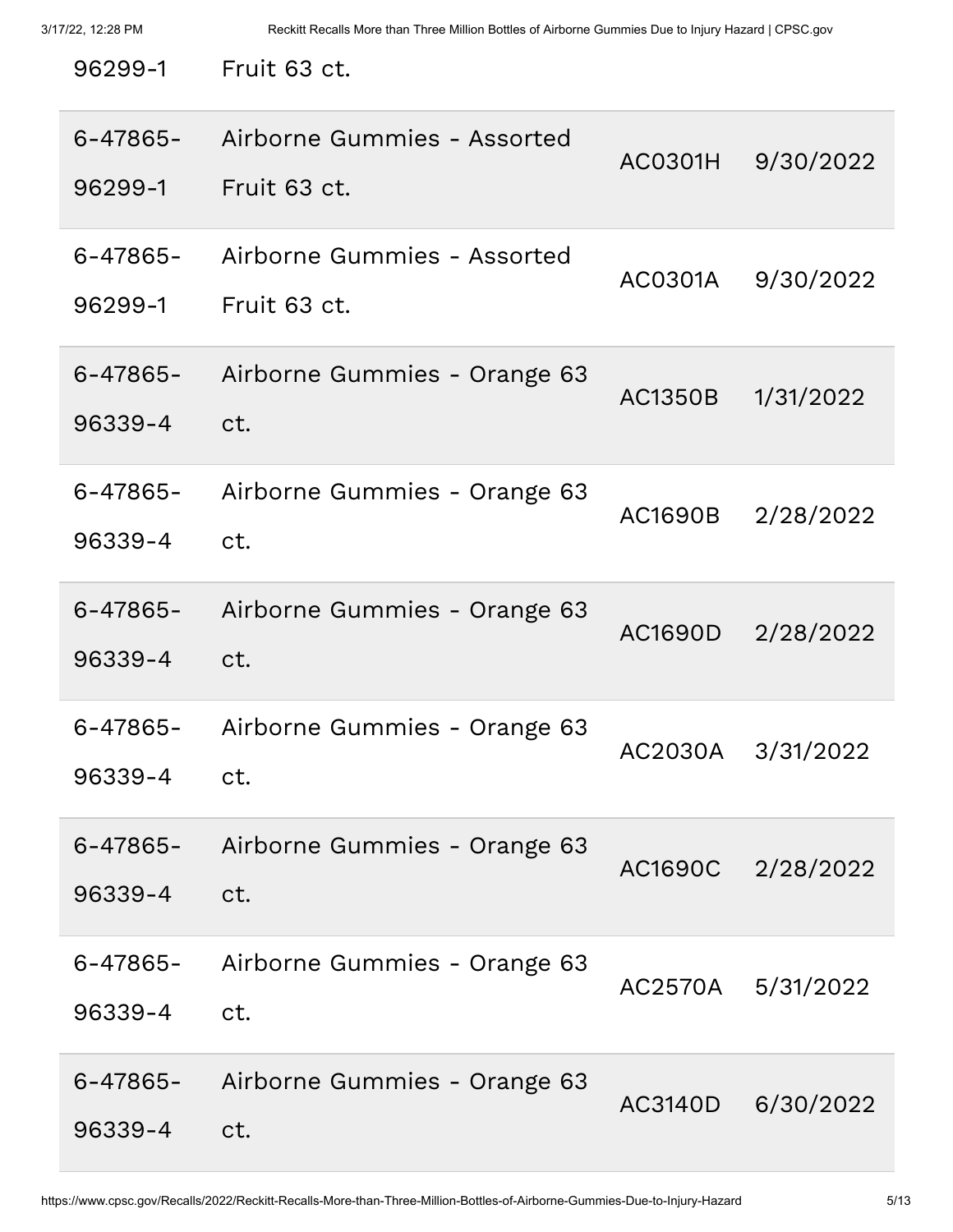| 6-47865-<br>96339-4      | Airborne Gummies - Orange 63<br>ct.                | AC2850D        | 6/30/2022  |
|--------------------------|----------------------------------------------------|----------------|------------|
| $6 - 47865 -$<br>96339-4 | Airborne Gummies - Orange 63<br>ct.                | AC2850E        | 6/30/2022  |
| 6-47865-<br>99557-9      | Airborne Gummies - Kids 63<br>ct.                  | AC1620B        | 12/31/2021 |
| $6 - 47865 -$<br>99557-9 | Airborne Gummies - Kids 63<br>ct.                  | AC1330D        | 11/30/2021 |
| $6 - 47865 -$<br>99557-9 | Airborne Gummies - Kids 63<br>ct.                  | AC1620A        | 12/31/2021 |
| 6-47865-<br>99557-9      | Airborne Gummies - Kids 63<br>ct.                  | <b>AC1790C</b> | 2/28/2022  |
| $6 - 47865 -$<br>99557-9 | Airborne Gummies - Kids 63<br>ct.                  | AC0661B        | 11/30/2022 |
| 6-47865-<br>99557-9      | Airborne Gummies - Kids 63<br>ct.                  | AC0661C        | 11/30/2022 |
| $6 - 47865 -$<br>99601-9 | Airborne Gummies - Blueberry<br>Pomegranate 63 ct. | AC1041A        | 12/31/2022 |
| $6 - 47865 -$            | Airborne Gummies - Assorted                        | AC1270G        | 11/30/2021 |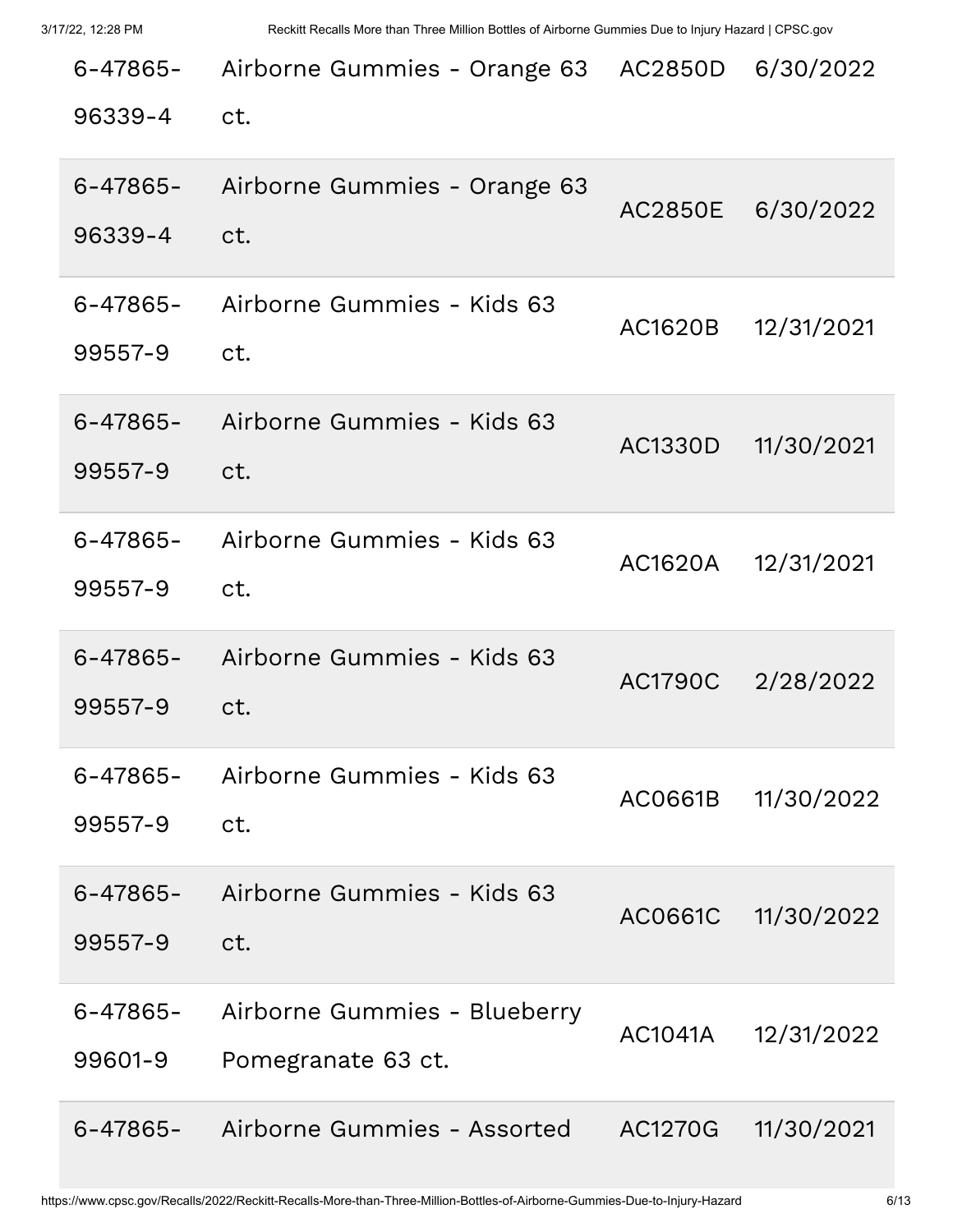| 99564-7                  | Fruit Bundle Pack (2x63) ct.                                |                |                   |
|--------------------------|-------------------------------------------------------------|----------------|-------------------|
| $6 - 47865 -$<br>99564-7 | Airborne Gummies - Assorted<br>Fruit Bundle Pack (2x63) ct. | AC1400A        | 11/30/2021        |
| $6 - 47865 -$<br>99564-7 | Airborne Gummies - Assorted<br>Fruit Bundle Pack (2x63) ct. | <b>AC1400B</b> | 11/30/2021        |
| $6 - 47865 -$<br>99564-7 | Airborne Gummies - Assorted<br>Fruit Bundle Pack (2x63) ct. | AC1900H        | 3/31/2022         |
| $6 - 47865 -$<br>99564-7 | Airborne Gummies - Assorted<br>Fruit Bundle Pack (2x63) ct. | AC2180C        | 4/30/2022         |
| $6 - 47865 -$<br>99564-7 | Airborne Gummies - Assorted<br>Fruit (2x63) ct.             | AC2320A        | 4/30/2022         |
| $6 - 47865 -$<br>99564-7 | Airborne Gummies - Assorted<br>Fruit Bundle Pack (2x63) ct. |                | AC3080A 7/31/2022 |
| $6 - 47865 -$<br>99564-7 | Airborne Gummies - Assorted<br>Fruit Bundle Pack (2x63) ct. | AC3300A        | 7/31/2022         |
| $6 - 47865 -$<br>99564-7 | Airborne Gummies - Assorted<br>Fruit Bundle Pack (2x63) ct. | AC3300B        | 7/31/2022         |
| $6 - 47865 -$<br>99564-7 | Airborne Gummies - Assorted<br>Fruit Bundle Pack (2x63) ct. | <b>AC3080E</b> | 7/31/2022         |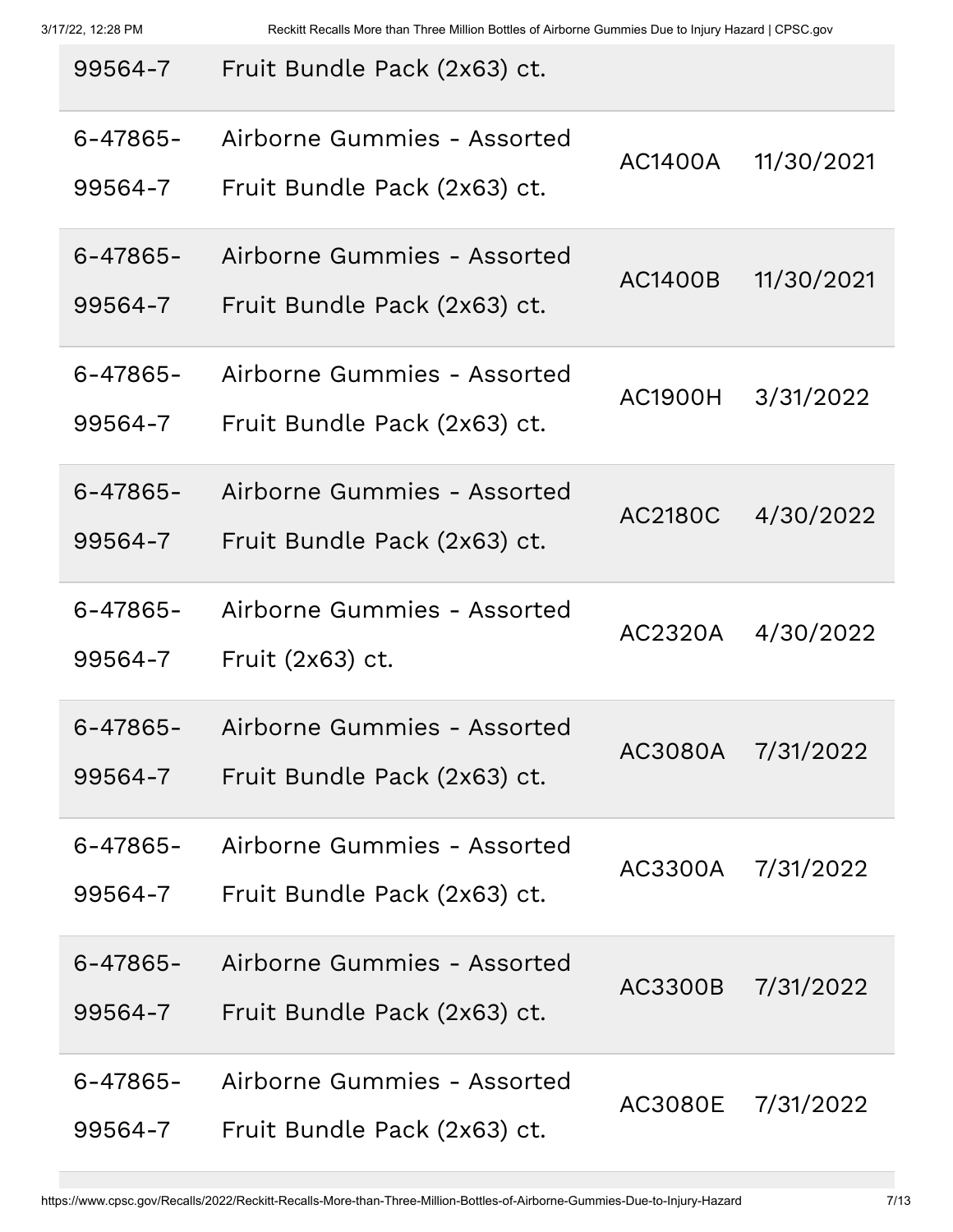| $6 - 47865 -$<br>99564-7 | Airborne Gummies - Assorted<br>Fruit Bundle Pack (2x63) ct. | AC3440B        | 8/31/2022 |
|--------------------------|-------------------------------------------------------------|----------------|-----------|
| $6 - 47865 -$<br>99564-7 | Airborne Gummies - Assorted<br>Fruit Bundle Pack (2x63) ct. | AC3440C        | 8/31/2022 |
| $6 - 47865 -$<br>99564-7 | Airborne Gummies - Assorted<br>Fruit Bundle Pack (2x63) ct. | <b>AC3440J</b> | 8/31/2022 |
| $6 - 47865 -$<br>99564-7 | Airborne Gummies - Assorted<br>Fruit Bundle Pack (2x63) ct. | AC3440K        | 8/31/2022 |
| $6 - 47865 -$<br>99564-7 | Airborne Gummies - Assorted<br>Fruit Bundle Pack (2x63) ct. | AC0301H        | 9/30/2022 |
| $6 - 47865 -$<br>99564-7 | Airborne Gummies - Assorted<br>Fruit Bundle Pack (2x63) ct. | AC0301A        | 9/30/2022 |

**UPC and Lot Codes for 75-count gummies:**

| 12-digit<br><b>UPC /SKU</b> | <b>Description</b>          | Lot Code | <b>Expiration</b> |
|-----------------------------|-----------------------------|----------|-------------------|
| 647865                      | Airborne Gummies - Assorted | AC1140G  | 10/31/2021        |
| 185741                      | Fruit 75 ct.                |          |                   |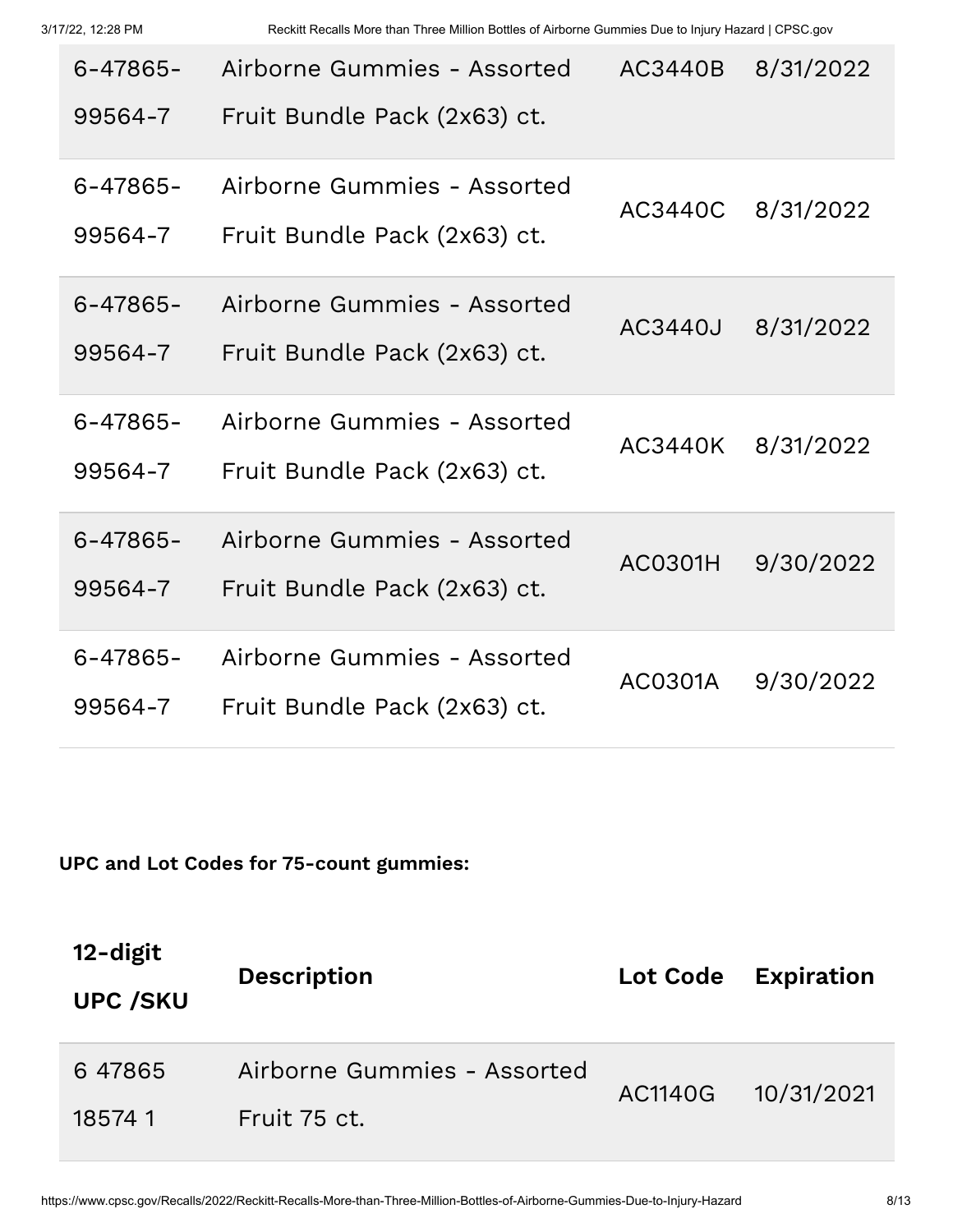| 647865<br>185741  | Airborne Gummies - Assorted<br>Fruit 75 ct. | <b>AC1140H</b> | 10/31/2021 |
|-------------------|---------------------------------------------|----------------|------------|
| 647865<br>185741  | Airborne Gummies - Assorted<br>Fruit 75 ct. | <b>AC11401</b> | 10/31/2021 |
| 647865<br>185741  | Airborne Gummies - Assorted<br>Fruit 75 ct. | AC1270D        | 11/30/2021 |
| 647865<br>185741  | Airborne Gummies - Assorted<br>Fruit 75 ct. | AC1640A        | 12/31/2021 |
| 6 47865<br>185741 | Airborne Gummies - Assorted<br>Fruit 75 ct. | AC1640B        | 12/31/2021 |
| 6 47865<br>185741 | Airborne Gummies - Assorted<br>Fruit 75 ct. | AC1780G        | 2/28/2022  |
| 647865<br>185741  | Airborne Gummies - Assorted<br>Fruit 75 ct. | AC2060F        | 3/31/2022  |
| 6 47865<br>185741 | Airborne Gummies - Assorted<br>Fruit 75 ct. | AC2060G        | 3/31/2022  |
| 6 47865<br>185741 | Airborne Gummies - Assorted<br>Fruit 75 ct. | AC2180A        | 4/30/2022  |
| 6 47865           | Airborne Gummies - Assorted                 | <b>AC2180B</b> | 4/30/2022  |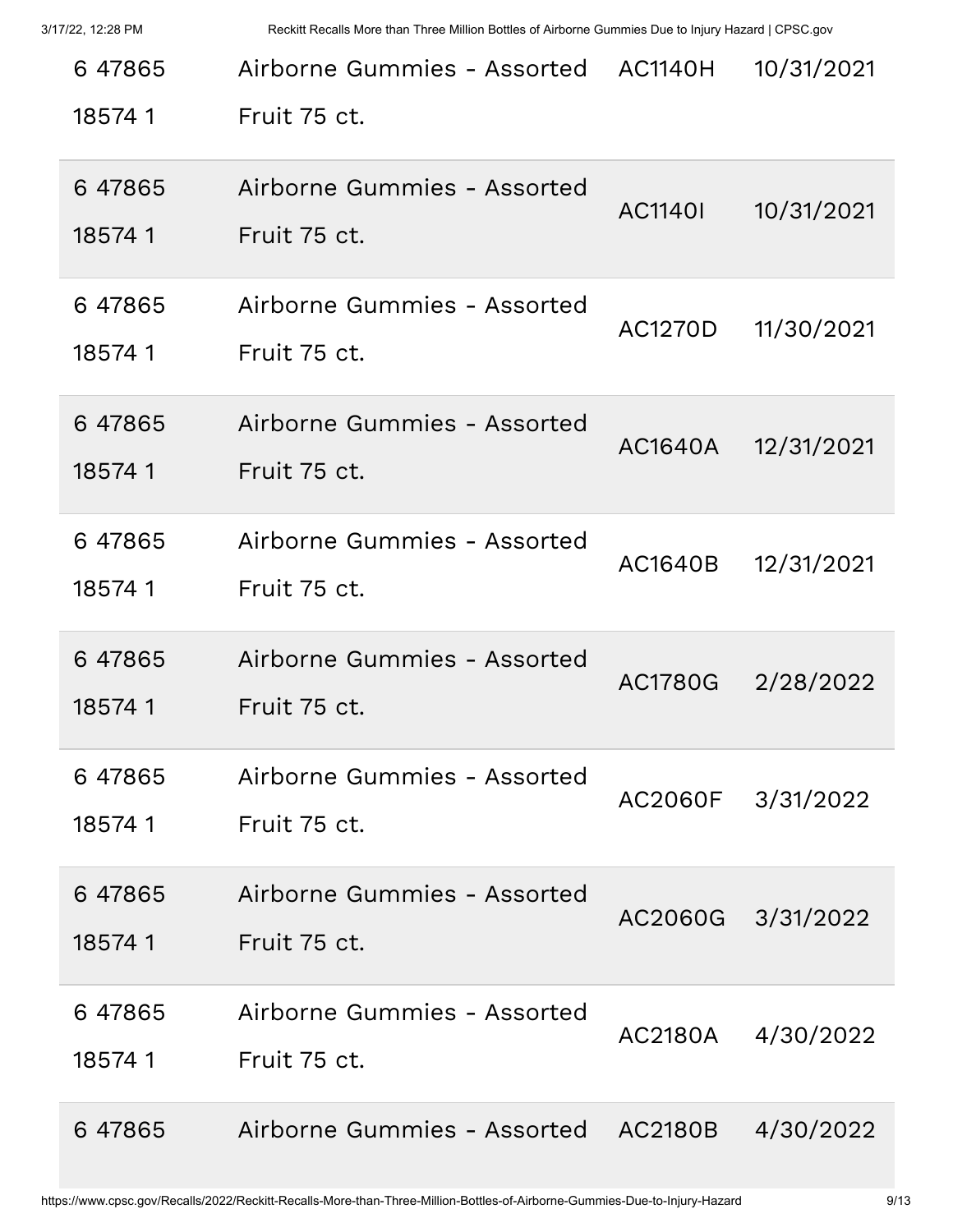| 3/17/22, 12:28 PM |  |
|-------------------|--|
|                   |  |

| 185741            | Fruit 75 ct.                                |                |                   |
|-------------------|---------------------------------------------|----------------|-------------------|
| 647865<br>185741  | Airborne Gummies - Assorted<br>Fruit 75 ct. | AC2180D        | 4/30/2022         |
| 6 47865<br>185741 | Airborne Gummies - Assorted<br>Fruit 75 ct. | AC2180E        | 4/30/2022         |
| 647865<br>185741  | Airborne Gummies - Assorted<br>Fruit 75 ct. | AC2320B        | 4/30/2022         |
| 647865<br>185741  | Airborne Gummies - Assorted<br>Fruit 75 ct. | AC2320C        | 4/30/2022         |
| 647865<br>185741  | Airborne Gummies - Assorted<br>Fruit 75 ct. | AC2770G        | 6/30/2022         |
| 6 47865<br>185741 | Airborne Gummies - Assorted<br>Fruit 75 ct. | <b>AC2770J</b> | 6/30/2022         |
| 6 47865<br>185741 | Airborne Gummies - Assorted<br>Fruit 75 ct. |                | AC2560F 5/31/2022 |
| 6 47865<br>185741 | Airborne Gummies - Assorted<br>Fruit 75 ct. | AC3080B        | 7/31/2022         |
| 6 47865<br>185741 | Airborne Gummies - Assorted<br>Fruit 75 ct. | AC3080C        | 7/31/2022         |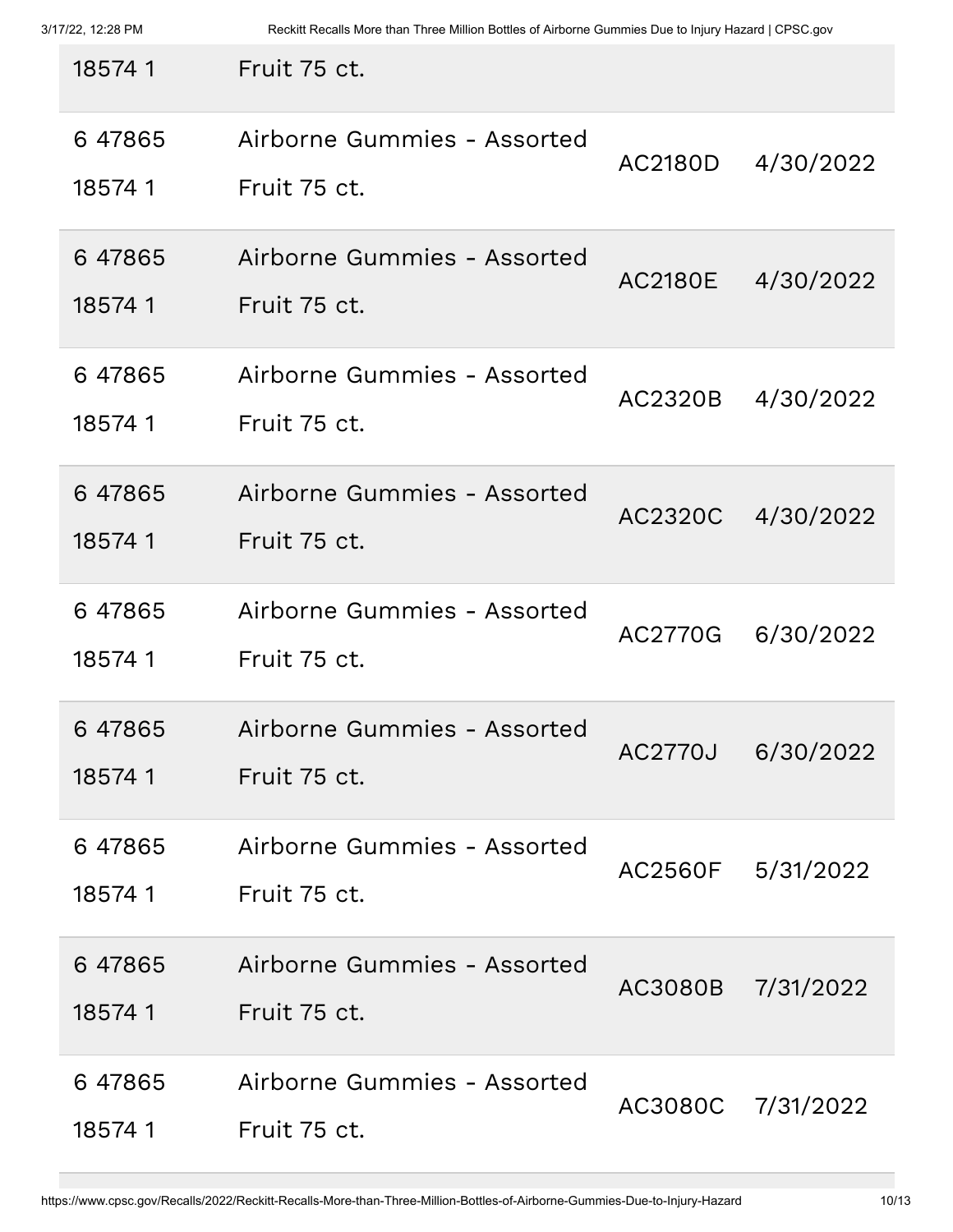| 3/17/22, 12:28 PM |  |
|-------------------|--|
|                   |  |

| 647865<br>185741  | Airborne Gummies - Assorted<br>Fruit 75 ct. | AC3080D        | 7/31/2022  |
|-------------------|---------------------------------------------|----------------|------------|
| 647865<br>185741  | Airborne Gummies - Assorted<br>Fruit 75 ct. | AC2560J        | 5/31/2022  |
| 647865<br>185741  | Airborne Gummies - Assorted<br>Fruit 75 ct. | AC3440A        | 8/31/2022  |
| 6 47865<br>185741 | Airborne Gummies - Assorted<br>Fruit 75 ct. | AC0441B        | 10/31/2022 |
| 647865<br>185741  | Airborne Gummies - Assorted<br>Fruit 75 ct. | AC0441D        | 10/31/2022 |
| 647865<br>185741  | Airborne Gummies - Assorted<br>Fruit 75 ct. | AC0301I        | 9/30/2022  |
| 647865<br>185741  | Airborne Gummies - Assorted<br>Fruit 75 ct. | AC0691B        | 11/30/2022 |
| 6 47865<br>185741 | Airborne Gummies - Assorted<br>Fruit 75 ct. | AC0691C        | 11/30/2022 |
| 6 47865<br>185741 | Airborne Gummies - Assorted<br>Fruit 75 ct. | <b>AC1051A</b> | 12/31/2022 |
| 6 47865           | Airborne Gummies - Assorted                 | AC1580E        | 2/2/2022   |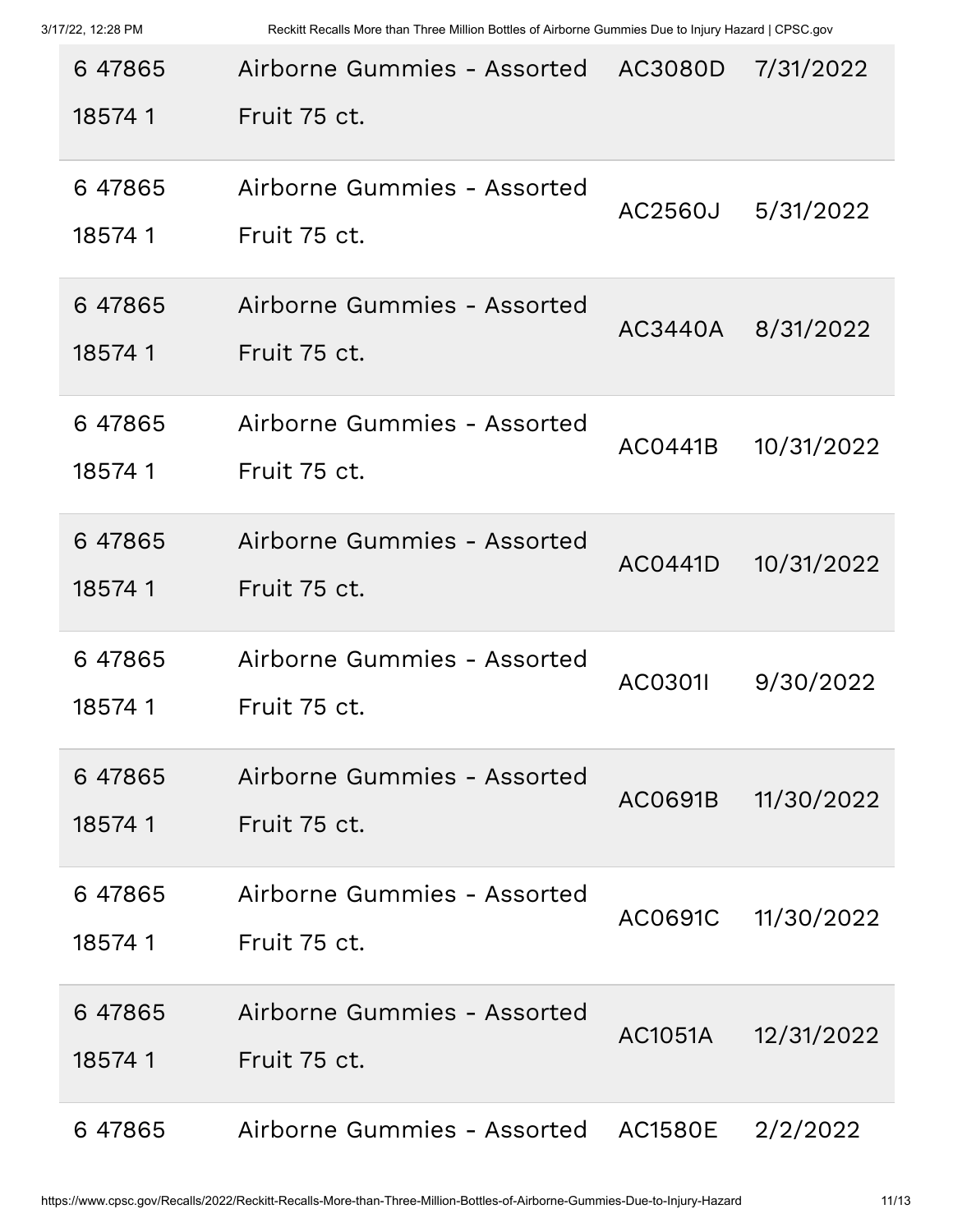| 185741           | Fruit 75 ct.                                     |                   |            |
|------------------|--------------------------------------------------|-------------------|------------|
| 647865<br>905301 | Airborne Gummies Kids -<br>Assorted Fruit 75 ct. | AC2040D 3/31/2022 |            |
| 647865<br>905301 | Airborne Gummies Kids -<br>Assorted Fruit 75 ct. | AC3020B           | 6/30/2022  |
| 647865<br>905301 | Airborne Gummies Kids -<br>Assorted Fruit 75 ct. | AC0661D           | 11/30/2022 |

#### **Remedy:**

Consumers with an unopened bottle(s) should not attempt to open the product and should contact Reckitt to return the unopened bottle(s) to receive a full refund. A postage-paid label will be provided. Bottles that have already been opened are not subject to this recall as they would have released any pressure build up and do not present an injury hazard.

#### **Incidents/Injuries:**

Reckitt has received 70 reports of the cap or seal popping off the bottles, including 18 reports of minor injuries and one report of an eye injury requiring medical attention.